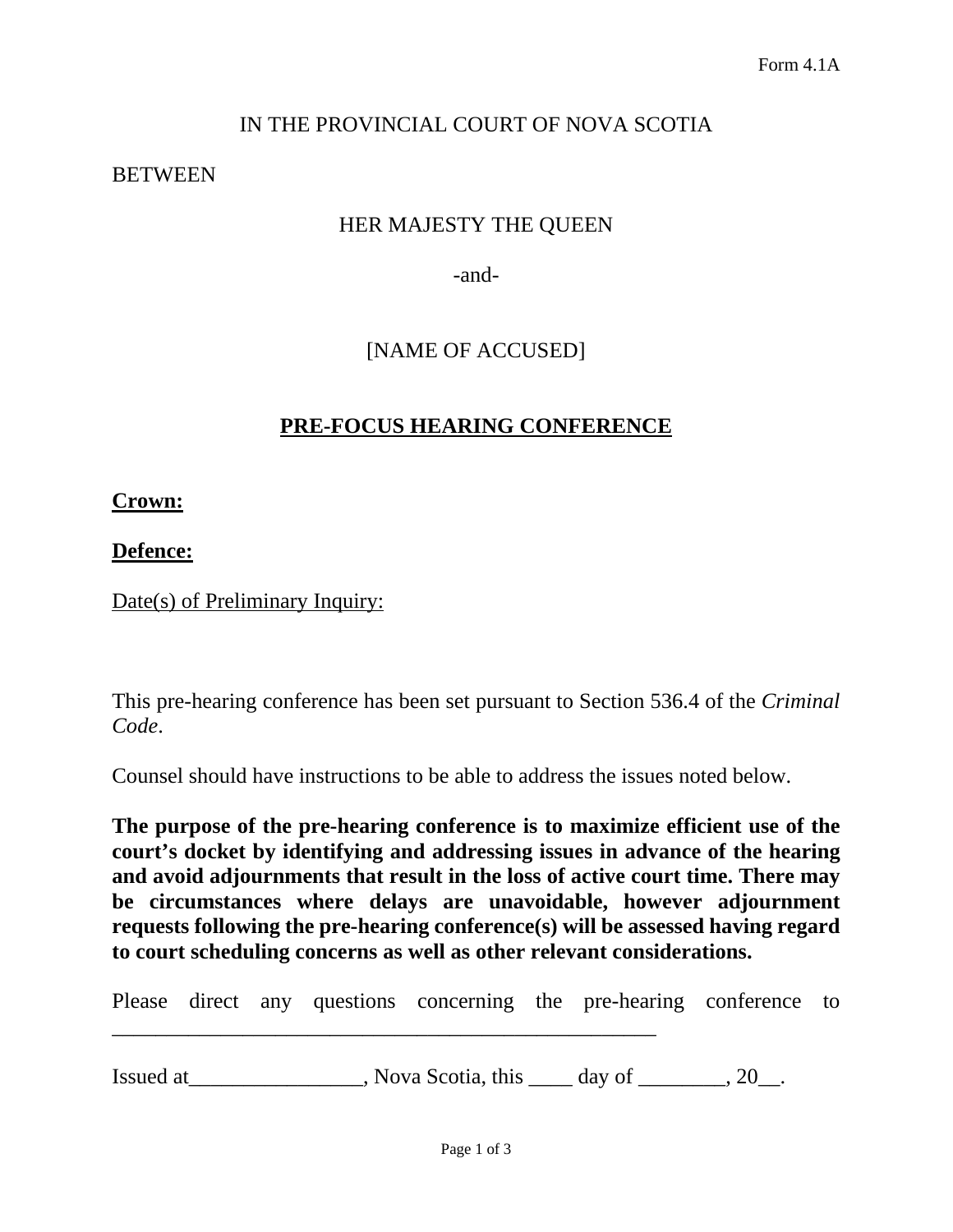### \_\_\_\_\_\_\_\_\_\_\_\_\_\_\_\_\_\_\_\_\_\_\_ Court Reporter

1) Issues:

## 2) Witnesses:

- 2.1) Will any expert witnesses be called to testify?
- 2.2) On what issues will the expert evidence be tendered?
- 2.3) Is the admissibility of the expert evidence contested?
- 3) Will both parties be ready to proceed on the preliminary inquiry dates?
	- 3.1) Have witnesses been subpoenaed?
- 4) Is the estimated time for the preliminary inquiry accurate?

4.1) Are the parties involved in discussions that may more precisely define the issues or reduce the time needed?

4.2) Is there any potential at this stage that such discussions might take place.

5) Will there be any applications made??

a) If so, on what issue(s)?